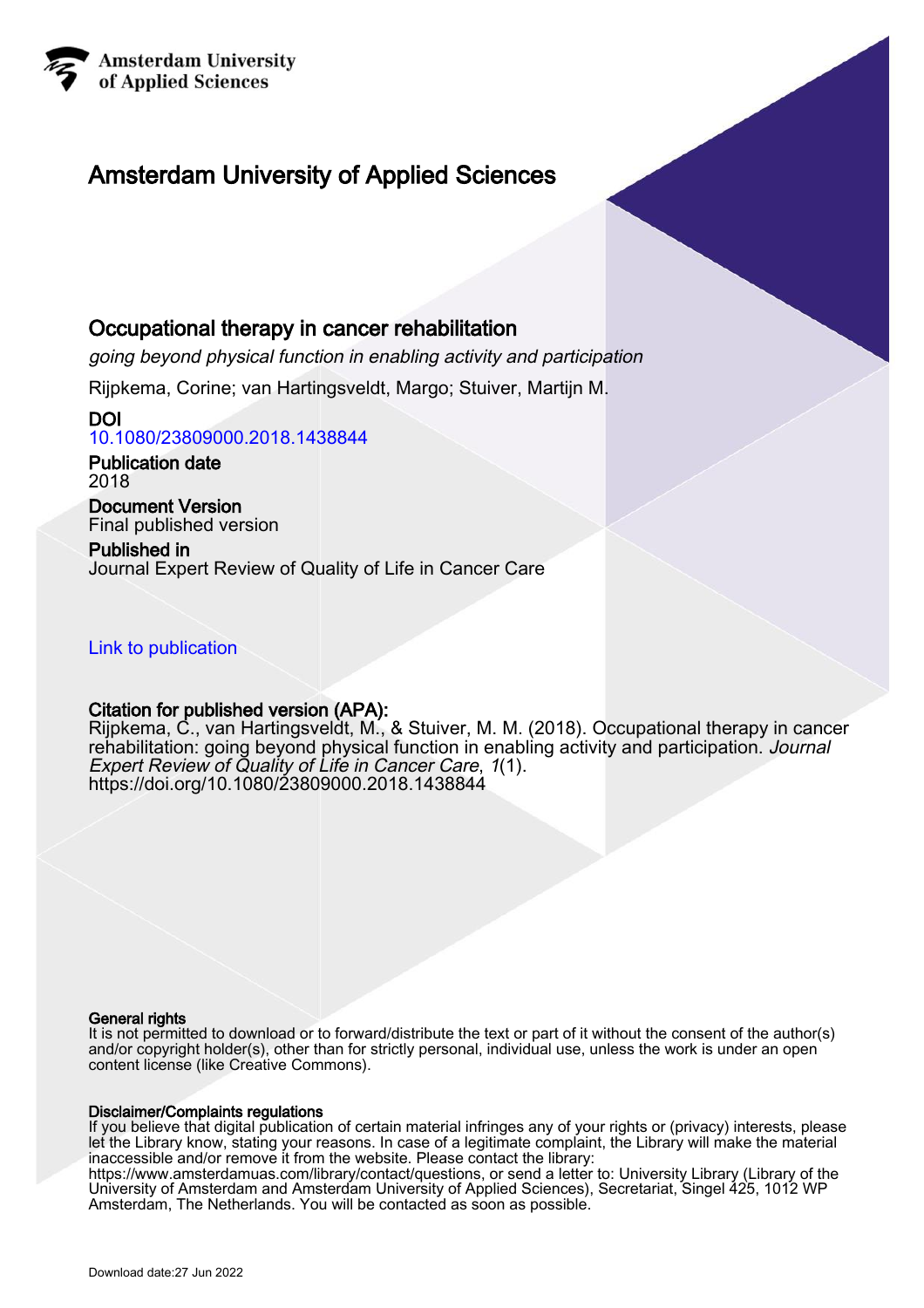

**REVIEW** 

**Expert Review of Quality of Life in Cancer Care**

**ISSN: (Print) 2380-9000 (Online) Journal homepage:<https://www.tandfonline.com/loi/terq20>**

# **Occupational therapy in cancer rehabilitation: going beyond physical function in enabling activity and participation**

**Corine Rijpkema, Margo Van Hartingsveldt & Martijn M. Stuiver**

**To cite this article:** Corine Rijpkema, Margo Van Hartingsveldt & Martijn M. Stuiver (2018) Occupational therapy in cancer rehabilitation: going beyond physical function in enabling activity and participation, Expert Review of Quality of Life in Cancer Care, 3:1, 1-3, DOI: [10.1080/23809000.2018.1438844](https://www.tandfonline.com/action/showCitFormats?doi=10.1080/23809000.2018.1438844)

**To link to this article:** <https://doi.org/10.1080/23809000.2018.1438844>



Accepted author version posted online: 07 Feb 2018. Published online: 12 Feb 2018.

[Submit your article to this journal](https://www.tandfonline.com/action/authorSubmission?journalCode=terq20&show=instructions)  $\mathbb{Z}$ 

**Article views: 2517** 



[View Crossmark data](http://crossmark.crossref.org/dialog/?doi=10.1080/23809000.2018.1438844&domain=pdf&date_stamp=2018-02-07)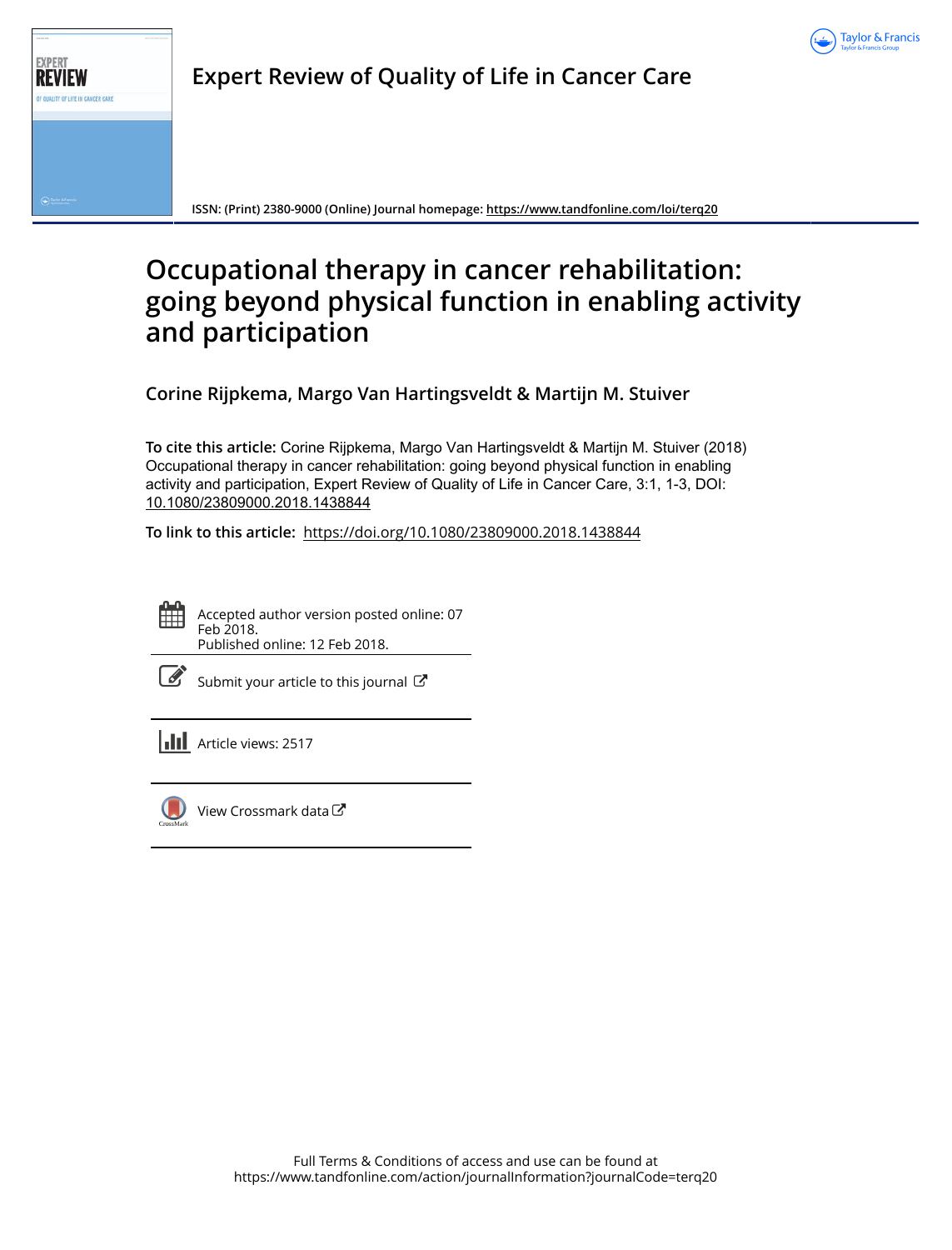#### EDITORIAL

Taylor & Francis Taylor & Francis Group

## Occupational therapy in cancer rehabilitation: going beyond physical function in enabling activity and participation

Corine Rijpkem[a](#page-2-0)<sup>a</sup>, Margo Van Hartingsveldt<sup>b</sup> and Martijn M. Stuiver<sup>a,b</sup>

<span id="page-2-0"></span><sup>a</sup>Center for Quality of Life, Netherlands Cancer Institute, Amsterdam, The Netherlands; <sup>b</sup>Faculty of Health, ACHIEVE Centre of Expertise, Amsterdam University of Applied Sciences, Amsterdam, The Netherlands

ARTICLE HISTORY Received 15 November 2017; accepted 6 February 2018

KEYWORDS Cancer rehabilitation; occupational therapy; supportive care; activities of daily life; person centered care

<span id="page-2-3"></span><span id="page-2-2"></span>Many cancer patients and cancer survivors experience physical, psychological, and social problems due to the disease and its treatment, which impact negatively on their health-related quality of life [\[1](#page-3-0)[,2\]](#page-3-1). Frequently reported symptoms include fatigue, cognitive dysfunction, peripheral neuropathy, pain, lymphedema, physical impairments and deconditioning, as well as psychosocial problems [\[3](#page-3-2)[,4](#page-3-3)]. Many of these problems may restrict the ability to participate in daily activities, including personal care, social activities, employment, and education [[1\]](#page-3-0). In fact, the most commonly reported unmet supportive care needs of adult cancer survivors relate to everyday functioning [\[1](#page-3-0)[,5](#page-3-4)[,6](#page-3-5)].

<span id="page-2-5"></span><span id="page-2-1"></span>In the biopsychosocial perspective of the International Classification of Functioning, Disability and Health (ICF) [\[7](#page-3-6)], problems related to everyday functioning are classified considering the integrity of anatomical structure and body functions (i.e. muscle strength or attention span) as well as the ability to perform activities and participate in society (i.e. preparing a meal, being employed). A further distinction is made between capacity (being able to perform a certain task under standardized circumstances) and performance (the actual success of performing the task in everyday life). There are reciprocal interactions between these domains, which are also moderated or mediated through personal factors (i.e. coping strategies) and environmental factors (which includes social as well as physical environmental factors).

<span id="page-2-6"></span>From this perspective, it is not surprising that oncology rehabilitation generally involves some form of exercise. The rationale behind most exercise-based cancer rehabilitation interventions is that exercise reduces symptoms and improves physical capacity, which in turn is expected to improve daily functioning. Although the effectiveness of exercise is supported by many studies, effect sizes of quality of life outcomes are often small to moderate [\[8\]](#page-3-7). Because of the distinction between physical capacity and functional performance, improving daily activities may require more than only physical rehabilitation. Instead, or in addition, behavioral changes, adaptations of the physical environment, and support for the social environment may be necessary to bridge the gap between capacity and performance, or to improve adaptation to irreversible physical impairments.

Such interventions are within the domain of occupational therapy (OT). Yet, several studies reported underutilized occupational services in supportive oncology care [\[4](#page-3-3)]. This underutilization may be related, in part, to lack of awareness among caregivers and patients of what OT is and how it can contribute to improve daily functioning and quality of life after cancer treatment.

Therefore, the goal of this paper is to explain why and how OT can contribute to cancer rehabilitation, and to discuss the available evidence in this context.

#### 1. OT explained

<span id="page-2-8"></span><span id="page-2-7"></span>OT is a person-centered health intervention concerning health and wellbeing through occupation. The primary goal is to enable people to participate in the activities of daily life. Occupational therapists achieve this outcome by working with people to enhance their ability to engage in the activities they want to, need to, or are expected to do, by improving their physical capacity, or by modifying the activity or the environment to better support their occupational engagement [[9\]](#page-3-8). OT integrates the biomedical with the psychosocial model. It is a so-called translational profession; it translates medical diagnoses, and treatment expectations into consequences for the everyday life [[10\]](#page-3-9). Clinical reasoning of occupational therapists is called a two-body practice. The first focus is the functional problem that falls within the biomedical context. The second focus is the everyday life: illness does not just affect the body and mind but interrupts people's whole life [[11](#page-3-10)]. In the context of cancer care, OT is among the supportive care services and provides assessment, intervention, and support during, between, and after active treatment, as well as care at end of life [\[12](#page-3-11)]. The skills of occupational therapists are well suited to support people with cancer throughout the disease continuum [[12\]](#page-3-11), by minimizing barriers and maximizing the ability for satisfying occupational performance [\[4](#page-3-3)].

<span id="page-2-10"></span><span id="page-2-9"></span><span id="page-2-4"></span>The impact of cancer and its treatment on daily functioning is determined to a large extent by biomedical factors, such as anatomical localization and stage of the disease, treatment modalities used, and resulting symptoms and impairments in

CONTACT Martijn M. Stuiver @ m.stuiver@nki.nl colenter for Quality of Life, Netherlands Cancer Institute, Plesmanlaan 121, Amsterdam 1066CX, Netherlands © 2018 Informa UK Limited, trading as Taylor & Francis Group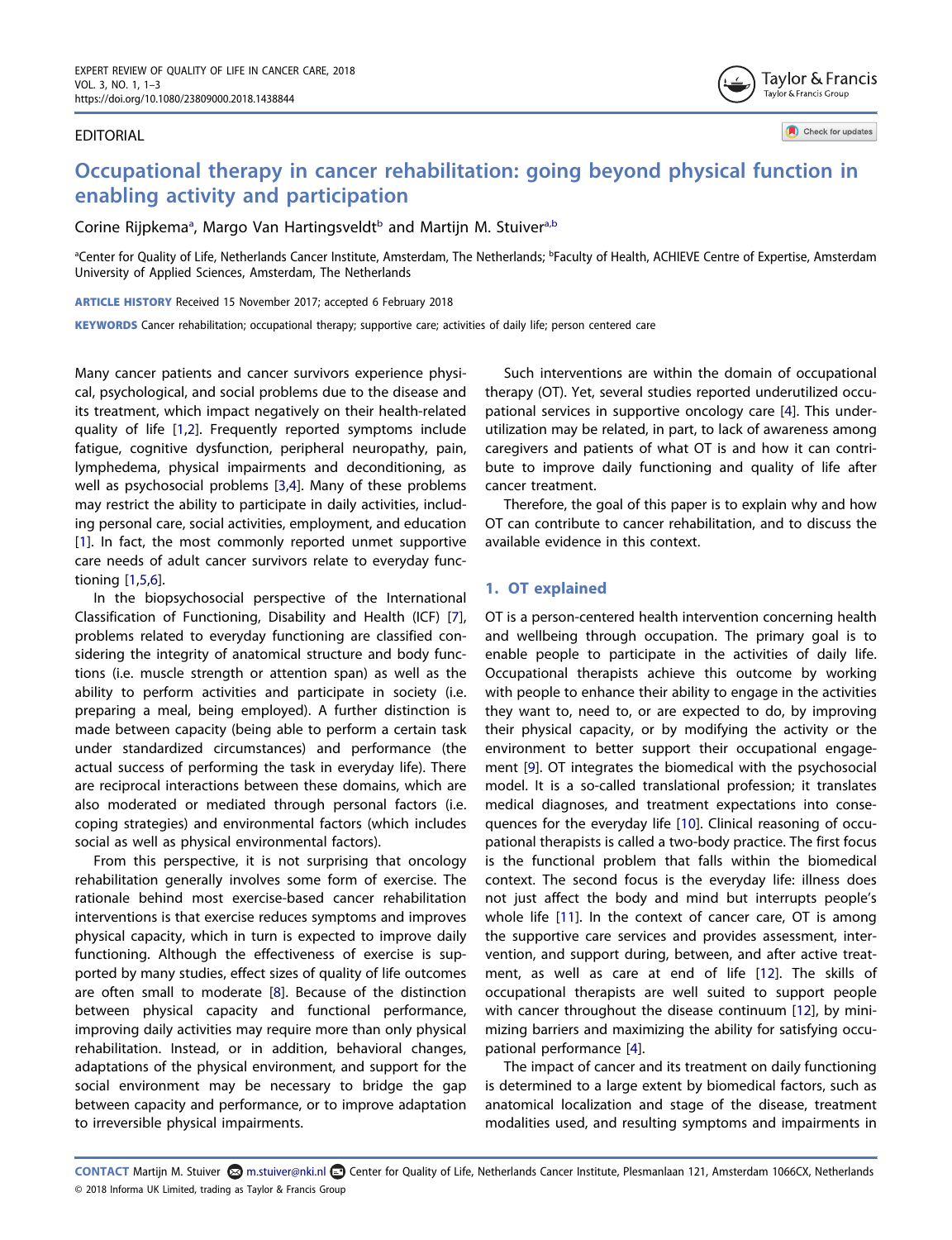physical functions. However, on an individual level, the impact of these biomedical factors is mediated by environmental and personal factors [\[7](#page-3-6)]. The person-centered approach taken in OT recognizes that the same impairments may have very different impact on quality of life in different patients, dependent on these factors. During OT treatment, the therapist aims to influence those factors that are most likely to improve occupational performance and meaningful activities in daily life, be they physical, behavioral, or contextual. In the context of multidisciplinary rehabilitation, the added value of occupational therapists lies specifically in the way they can empower patients to translate their increased capacity to better (occupational) performance, and in their expertise on how adaptations to the physical environment can improve performance even when increased capacity is unattainable or insufficient. As an example of the OT approach, consider a patient who has problems returning to work after breast cancer treatment, due to fatigue and lymphedema in the arm. OT for this patient could include energy conservation techniques to better cope with cancer related fatigue both at work and in the home situation, while at the same time providing on-site guidance on ergonomic performance of daily activities which involve the affected arm, including ergonomic alterations to the chair to better support the arm.

#### 2. OT in cancer rehabilitation; the evidence reviewed

Besides lack of awareness among patients and health care professionals of the possible benefits of OT, the scarcity of studies supporting its effectiveness in cancer care may also contribute to its underutilization in this population. Some evidence supports the positive effects of multidisciplinary rehabilitation, including OT, on quality of life of cancer survivors [[13\]](#page-4-0). However, isolating the effects of OT in the context of multidisciplinary interventions is, of course, impossible.

<span id="page-3-13"></span><span id="page-3-12"></span>In a recent systematic review on physical activity and symptom management interventions, Hunter et al. included a total of 138 studies of interventions that they judged to be within the scope of OT, many of which showed positive effects on quality of life and symptom burden [\[14\]](#page-4-1). However, the vast majority of the included studies did not actually concern interventions delivered by an OT, and few studies included outcome measures explicitly capturing occupational performance or activities of daily living. While this review shows the lack of robust direct evidence supporting the OT approach, it does provide an evidence base for interventions as employed in the context of OT. At the same time, the review illustrates the preoccupation with symptom control and improvement of physical function that characterizes the research on cancer rehabilitation to date. Although we do not dispute the importance of these targets for cancer rehabilitation, we do point out that generic exercise interventions lack specificity for improving activities of daily life [[15](#page-4-2)]. This is where OT could be of additional value [\[5\]](#page-3-4), as a single intervention, or in the context of multidisciplinary cancer rehabilitation.

<span id="page-3-14"></span>Summarizing, OT contributes a unique focus to cancer rehabilitation, which goes beyond physical function, to address activity and participation needs of cancer survivors. Although robust evidence specifically supporting the effectiveness of the OT approach is currently lacking, OT practitioners working with this target group do have some evidence to support their choice of interventions for achieving intermediate outcomes related to activities of daily life. We would therefore encourage clinicians to consider occupational therapy as an intervention for patients who have supportive care needs, which are clearly related to everyday functioning.

Meanwhile, more research is needed to explicitly evaluate the effectiveness of occupational therapy for improving activities of daily living and quality of life for cancer patients and survivors.

#### Funding

This paper was not funded.

#### Declaration of interest

The authors have no relevant affiliations or financial involvement with any organization or entity with a financial interest in or financial conflict with the subject matter or materials discussed in the manuscript. This includes employment, consultancies, honoraria, stock ownership or options, expert testimony, grants or patents received or pending, or royalties. Peer reviewers on this manuscript have no relevant financial or other relationships to disclose.

#### References

Papers of special note have been highlighted as either of interest (•) or of considerable interest (••) to readers.

- <span id="page-3-0"></span>1. Berg C, Hayashi RJ. Participation and self-management strategies of young adult childhood cancer survivors. OTJR: Occupation, Participation and Health. [2013](#page-2-1);33(1):21–30.
- <span id="page-3-1"></span>2. Thorsen L, Gjerset GM, Loge JH, et al. Cancer patients' needs for rehabilitation services. Acta Oncol. [2011](#page-2-2);50(2):212–222.
- <span id="page-3-2"></span>3. Baxter MF, Newman R, Longpré SM, et al. Occupational therapy's role in cancer survivorship as a chronic condition. Am J Occup Ther. [2017](#page-2-3);71(3):7103090010P1–P7.
- <span id="page-3-3"></span>4. Pergolotti M, Williams GR, Campbell C, et al. Occupational therapy for adults with cancer: why it matters. Oncologist. [2016;](#page-2-4)21 (3):314–319.
- •• Provides a comprehensive overview of interventions as employed by occupational therapists for common cancerrelated functional problems.
- <span id="page-3-4"></span>5. Sleight AG, Duker LIS. Toward a broader role for occupational therapy in supportive oncology care. Am J Occup Ther. [2016;](#page-2-1)70 (4):7004360030p1–p8.
- <span id="page-3-5"></span>6. Burg MA, Adorno G, Lopez EDS, et al. Current unmet needs of cancer survivors: analysis of open-ended responses to the American Cancer Society Study of Cancer Survivors II. Cancer. [2015](#page-2-1);121(4):623–630.
- <span id="page-3-6"></span>7. WHO. International Classification of Function, Disability and Health (ICF). Geneva: World Health Organization; [2001](#page-2-5).
- <span id="page-3-7"></span>8. Buffart LM, Kalter J, Sweegers MG, et al. Effects and moderators of exercise on quality of life and physical function in patients with cancer: an individual patient data meta-analysis of 34 RCTs. Cancer Treat Rev. [2017](#page-2-6);52:91–104.
- <span id="page-3-8"></span>9. WFOT. Statement on occupational therapy. 2012 [cited November 11, [2017](#page-2-7)]. Available from: [http://www.wfot.org/AboutUs/](http://www.wfot.org/AboutUs/AboutOccupationalTherapy/DefinitionofOccupationalTherapy.aspx) [AboutOccupationalTherapy/DefinitionofOccupationalTherapy.aspx](http://www.wfot.org/AboutUs/AboutOccupationalTherapy/DefinitionofOccupationalTherapy.aspx)
- <span id="page-3-9"></span>10. Townsend EA, Freeman A, Liu L. Accountability for enabling occupation: discovering opportunities. In: Townsend EA, Polatajko HJ, editors. Enabling occupation II: advancing an occupational therapy vision for health well-being, & justice through occupation. 2nd ed. Ottawa: CAOT Publications ACE; [2013.](#page-2-8) p.305–322.
- <span id="page-3-10"></span>11. Mattingly C, Fleming M. Clinical reasoning: forms of inquiring in the therapeutic practice. Philadelphia: F.A. Davies; [1994](#page-2-9).
- <span id="page-3-11"></span>12. OTAustralia. Position statement: occupational therapy in oncology. Fitzroy, Victoria, Australia. [2015](#page-2-10).